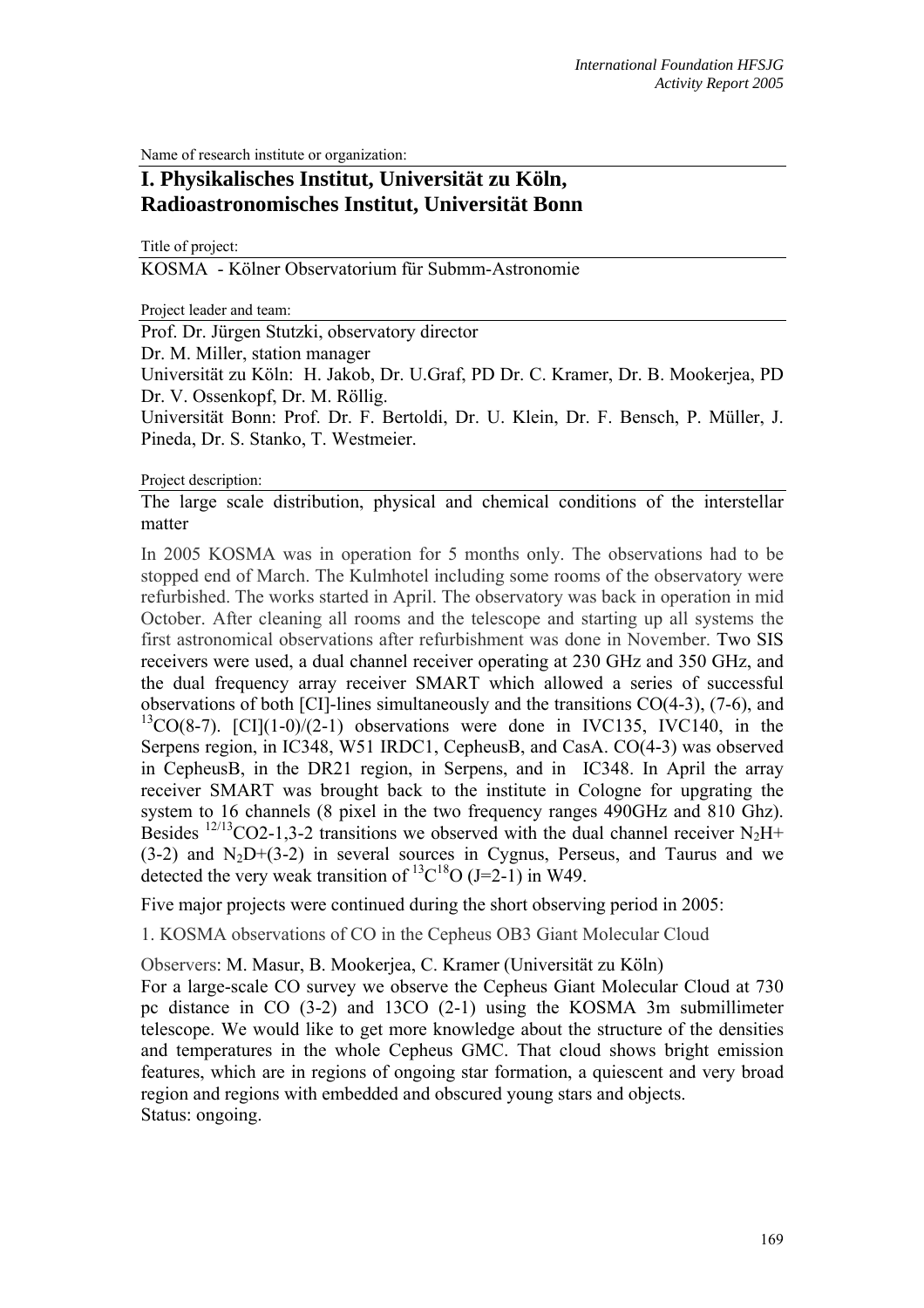2. Low-metallicity translucent clouds

Observers: Jorge L. Pineda, Angela Kuhn, Frank Bensch (Universität Bonn) We try to understand the physical properties of low-metallicity translucent clouds as examples of low metallicity low UV radiation field photon dominated regions (PDRs). Sources: IVC 210, IVC 140, IVC 135. We used both SIS receivers for our observations. We observed the transitions of 12CO(2-1) , 12CO(3-2), 13CO(2-1), 12CO(4-3), [CI] 3P1-3P0. Status: ongoing.

## 3. High Mass Star Formation in the Cygnus X Region

Observers: N. Schneider, S.Bontemps, (University Bordeaux), R. Simon (Universität zu Köln)

Cygnus X is one the most active, nearby Giant Molecular Cloud (GMC) complex with ongoing high-mass star formation. In order to investigate the relationship between the global GMC complex structure and the star formation activity, we draw the global view of the high-density regions of Cygnus X based on a complete  $^{13}CO(3-$ 2)/(2-1) survey with KOSMA. Status: this project has been finished now.

4. Supernova remant: HB21 in 12CO 2-1 & 3-2

Do-Young Byun, Bon-Chul Koo Korea Astronomy and Space Science Institute and Seoul National University in collaboration with Martin Miller, Carsten Kramer (Universität zu Köln).

We are studying shocked clouds in the supernova remnant HB21. For this, we are combining SRAO 6m 12CO 1-0 maps with KOSMA 2-1 and 3-2 maps. We are planning to supplement these maps with KOSMA observations at selected positions

of SiO, HCO+, and CS lines. These data sets are complemented with 1420 MHz radiocontinuum images from the CGPS/DRAO surveyand maps of the X-ray emission detected with ROSAT. Status: ongoing

5.  ${}^{13}CO$  2-1 and  ${}^{12}CO$  3-2 survey of the Serpens molecular cloud

Project of K. Sun, C. Kramer (Universität zu Köln)

Serpens is located in the inner Galaxy, not very far away in the direction toward the Galactic Centre ( $b = 5^{\circ}$ and  $1 = 32^{\circ}$ ) at a distance of 259±37 pc and contains a deeply embedded, young cluster with large and spatially inhomogeneous cloud extinction, exceeding 50 mag of visual extinction. Earlier observations discovered discrete far infrared sources of relatively low luminosity. It is currentely forming a dense cluster of low to intermediate mass stars, which is evident from the existing one of the richest known collection of Class 0 objests, the presence of several molecular outflows, pre-



Fig. 1: This Serpens integrated intensity map in the  $^{12}CO(3-2)$ rotational transition includes all observations up to Dec. 2003.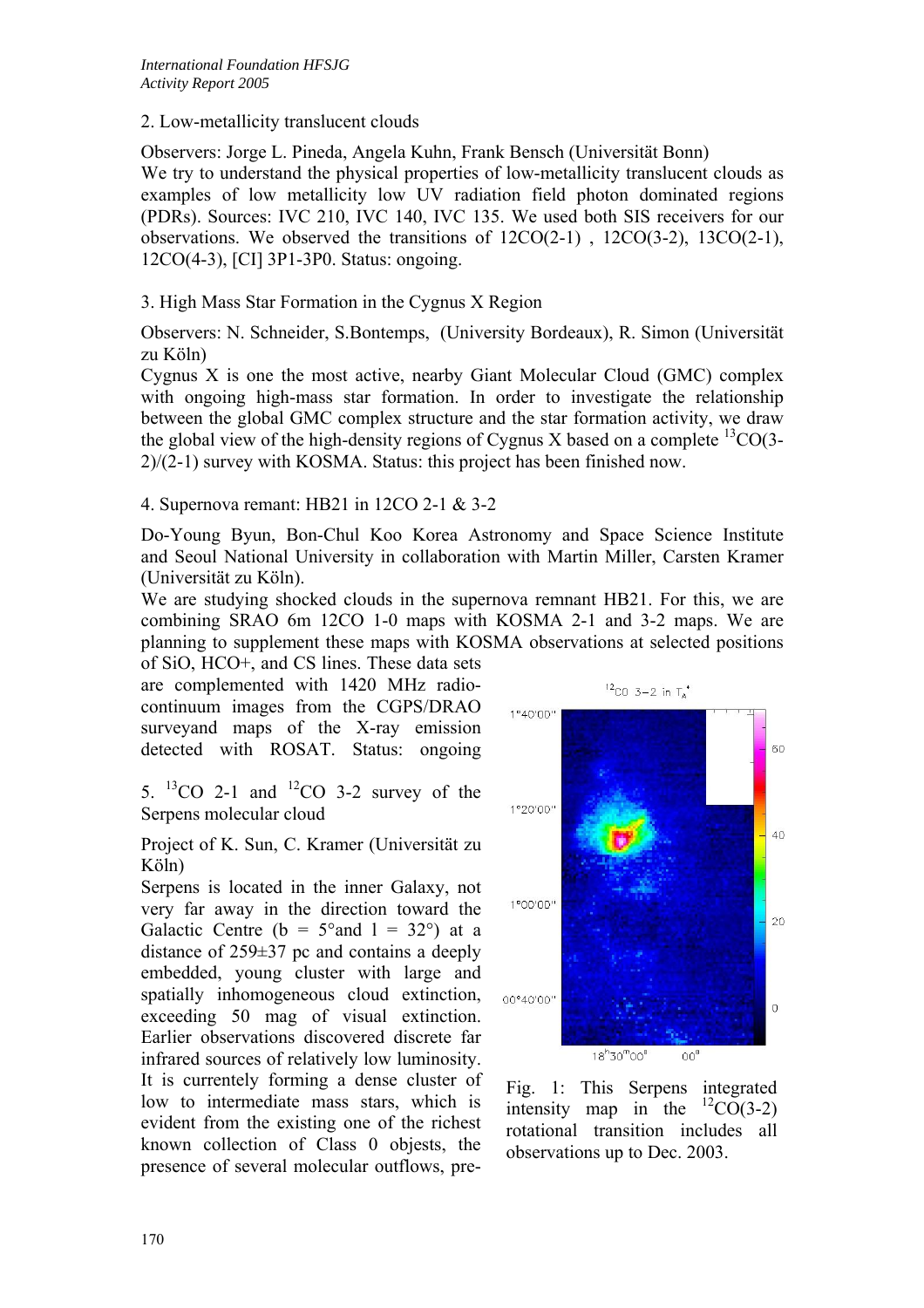stellar condensations seen as sub-mm sources, a far-IR source (FIRS1) possibly associated with a non-thermal triple radio continuum source.

Serpens belongs to the complete census of the stellar content of nearby ( $\leq$  350 pc) molecular clouds obtained by the Spitzer legacy project "Cores to Disks". Large-scale <sup>12</sup>CO, <sup>13</sup>CO 1–0 and  $A<sub>v</sub>$  maps of the Serpens clouds were recently obtained by the COMPLETE team. The KOSMA survey of Serpens in higher CO transitions traces the warmer and denser gas due to the elevated critical densities and excitation energies ( $\sim 10^5$  cm<sup>-3</sup> and 33.2K for CO 3–2) relative to the J = 1–0 transition. Moreover, <sup>12</sup>CO is largely optically thick, while <sup>13</sup>CO, being a factor  $\sim 65$  less abundant, is often optically thin, thus tracing column densities. Status: ongoing

Key words:

Interstellar matter, ISM, PDR, millimeter, submillimeter wave telescope, SIS receiver, array receiver

Internet data bases:

http://www.ph1.uni-koeln.de/gg http://www.astro.uni-bonn.de/~webrai/index.php

Collaborating partners/networks:

MPI für Radioastronomie Bonn, Institut für angewandte Physik, Universität Bern, ETH Zürich, Center of Astrophysics, Boston, USA, Observatoire de Bordeaux, Astronomy Department Peking University, China.

Scientific publications and public outreach 2005:

### **Refereed journal articles**

Jakob, H., Kramer, C., Simon, R., Stutzki, J., Tracing the Photon Dominated Region around DR 21 with CO, CI, CII, and OI emission, Astron. Nachr., **326**, 655-656, 2005.

Emprechtinger M., Simon R., Wiedner M. C., N2D+ abundance in high mass star forming regions, Astronomische Nachrichten, **326**, 649, 2005.

Masur, M., Mookerjea, B., Kramer, C., Stutzki, J., Large-scale CO mapping of the CEPHEUS giant molecular cloud using KOSMA, Astron. Nachr., **326**, 661-662 2005.

Sun, K., Kramer, C., Bensch, F., Ossenkopf, V., Stutzki, J., Miller, M., Structure analysis of the CO data in the Perseus clouds, Astron. Nachr., **326**, 670-670, 2005.

Mookerjea, B., Sun, K., Kramer, C., Masur, M., Roellig, M., CI/CO Mapping of IC 348 and Cepheus B using SMART on KOSMA, Astron. Nachr., **326**, 581-582, 2005.

S.-L. Qin, J.-J. Wang, G. Zhao, and M. Miller, A New Interpretation of the Bipolar HII Region S106 from HCN J =  $3 - 2$  Mapping Observations, Chin. J. Astron, 2005.

Sun, K., Kramer, C., Bensch, F., Ossenkopf, V., et al., A KOSMA 7 deg2 13CO 2-1 & 12CO 3-2 survey of the Perseus cloud, I. Structure Analysis, A&A, submitted, 2005

Mookerjea, B., Kramer, C., Roellig, M., et al., Study of Photon Dominated Regions in the Cepheus B Molecular Cloud, A&A, in preparation, 2005